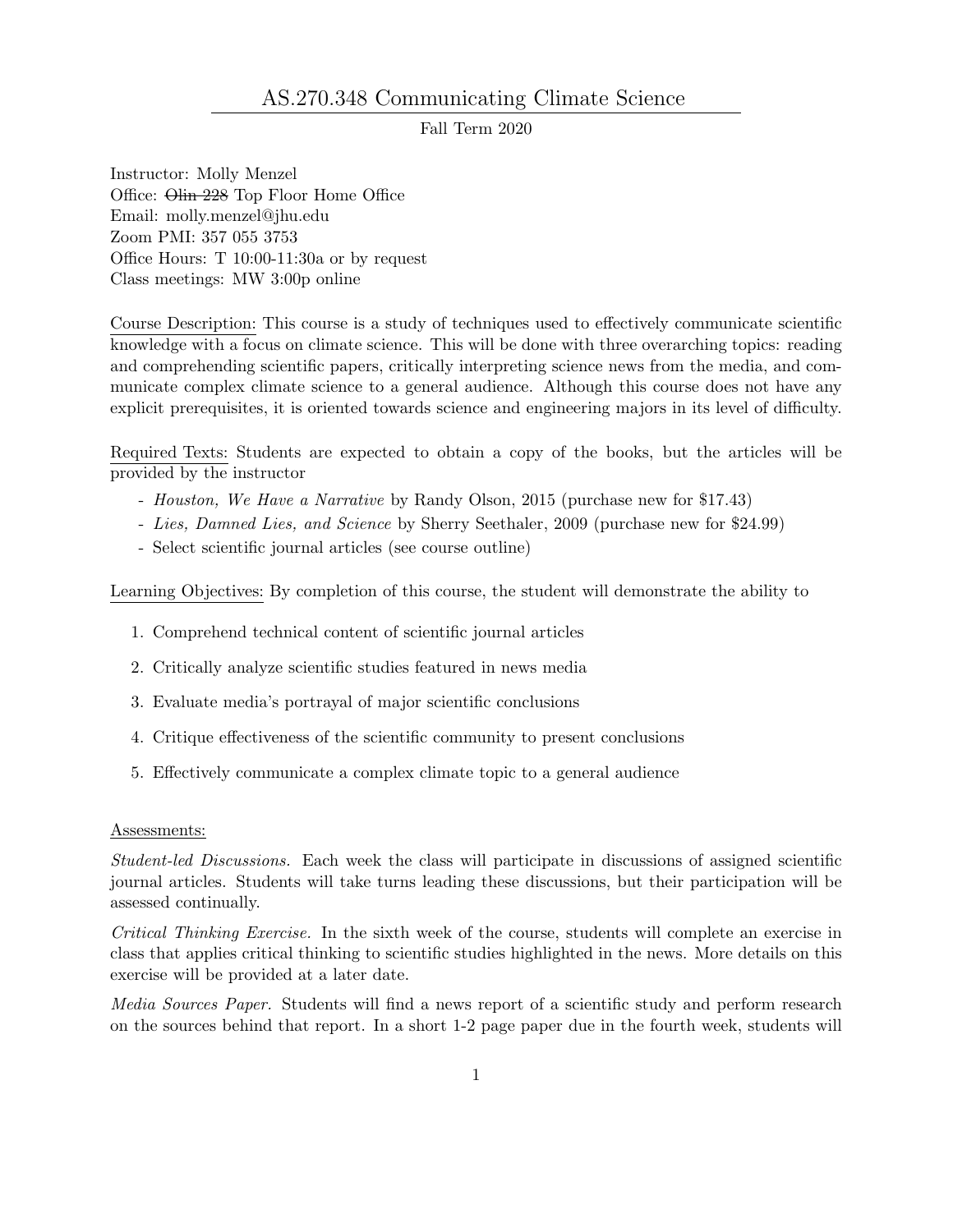assess the validity of the conclusions presented in the report by citing those primary sources. A rubric for this paper will be provided.

Detailed Critique. Students will critique and compare the effectiveness of scientists' communication to the public, detailing what techniques were effective and how it might have been improved. This will be written in a short 1-2 page paper due in the eighth week of the course, A rubric for this paper will be provided.

Culminating Communications Project (CCP). The major project, designed to utilize tools discussed through the semester, will be for students in assigned groups of 2-3 to choose a complex climate topic and develop a media of their choice (presentation, video, podcast, etc) to explain that topic and its implications to the general public. This project will be the focus of the last third of the course and will have a total of three progress deadlines, a rubric for each deadline will be provided.

Grading Policy: This course will implement *specifications grading*, a form of grading that is competencybased and evaluates students given their accomplishment of the specified learning objectives listed above. The standard for achieving each learning objective is high, but expectations to attain each achievement will be explicitly stated. The details of this specifications grading are:

All assignments are graded as either satisfactory or unsatisfactory. Rubrics will be provided to ensure clear expectations, specifying what is required to receive a satisfactory grade for each assignment. For discussion-based lessons, satisfactory grades are awarded to those who demonstrate enthusiastic participation and regular attendance.

Students are given three tokens that provide opportunities to revise an assignment that was unsatisfactory, or turn in an assignment late without penalty. The tokens may be applied to any of the assignments excluding the student-led discussions and the final deadline for the Culminating

|                                                                                                                                                                             | A                                                                                           | B                                                                                          | $\mathbf C$                                                                                |  |
|-----------------------------------------------------------------------------------------------------------------------------------------------------------------------------|---------------------------------------------------------------------------------------------|--------------------------------------------------------------------------------------------|--------------------------------------------------------------------------------------------|--|
| Assignments $(\# \text{ total})$ :<br>Learning Objective                                                                                                                    | Outcomes Required for Grade Bundle                                                          |                                                                                            |                                                                                            |  |
| Student-led discussions (14)<br>Objective <sub>1</sub>                                                                                                                      | Satisfactory:<br>as leader $(2)$ ,<br>as participant $(10)$ ,<br>no more than<br>2 absences | Satisfactory:<br>as leader $(2)$ ,<br>as participant $(9)$ ,<br>no more than<br>3 absences | Satisfactory:<br>as leader $(2)$ ,<br>as participant $(8)$ ,<br>no more than<br>4 absences |  |
| $\overline{\text{Critical thinking exercise}}$ (1)<br>$Objective$ 2<br>Media Sources Paper $(1)$<br>$Objective$ 3<br>Detailed Critique (1)<br>$Objective \nightharpoonup 4$ | Satisfactory<br>Satisfactory<br>Satisfactory                                                | Two out of<br>three objectives<br>satisfactory                                             | One out of<br>three objectives<br>satisfactory                                             |  |
| Communications Project (1)<br>Objective 5                                                                                                                                   | Satisfies Standards                                                                         | Satisfies Standards                                                                        | Approaches Standards                                                                       |  |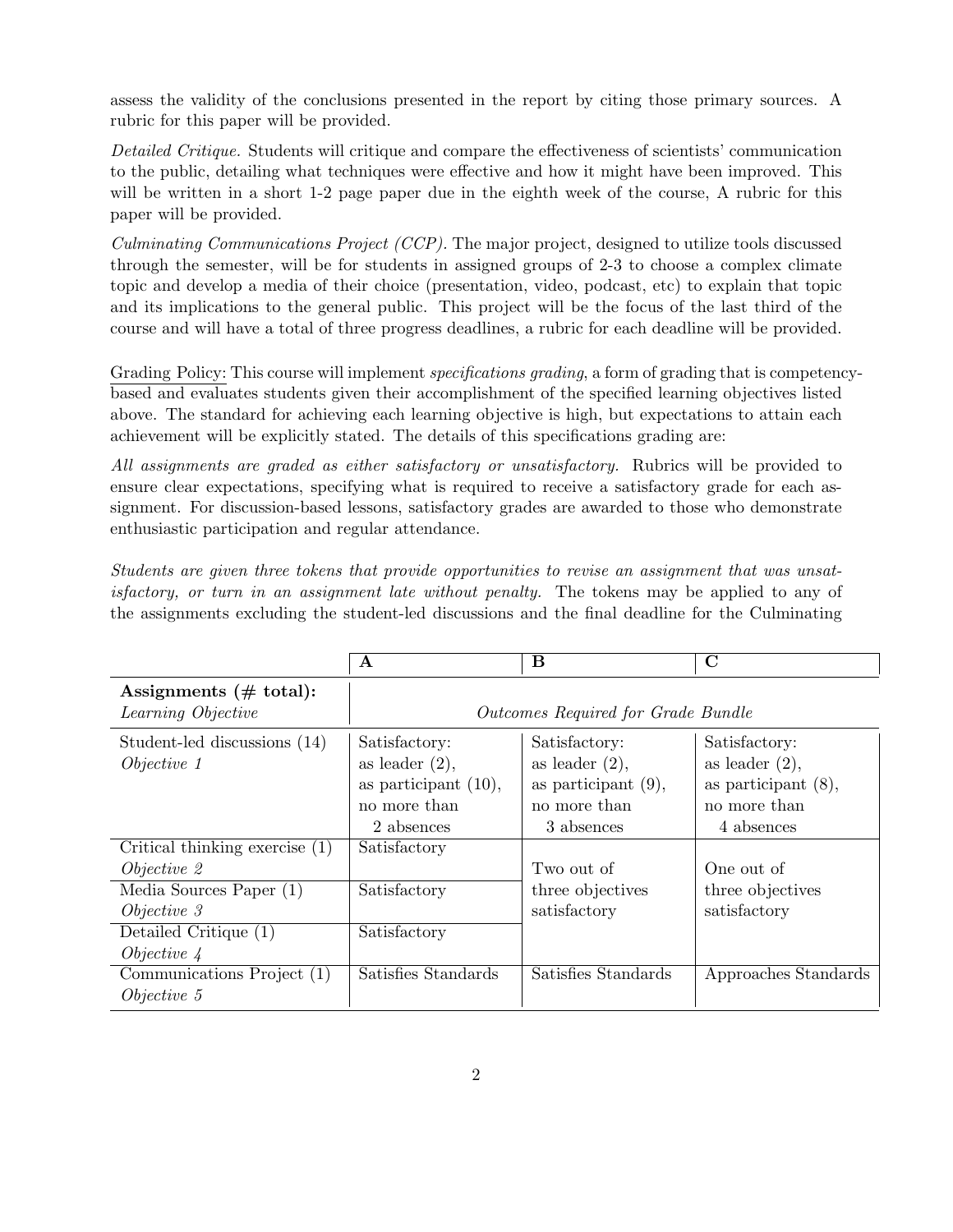Communications Project in which groups present their work.

Letter grades at the end of the semester are set by the number of assignments a student achieves at the satisfactory level, according to the grade bundles in the table above.

If a student's work falls between two grade bundles, plus or minus grades will be granted as follows:

- $A+$  All requirements for the A bundle *plus* the communications project was exceptional
- A- All requirements for the A bundle except attendance and/or participation in discussions is slightly lagging
- B+ All requirements for the B bundle plus exceptional attendance/participation in discussions
- B- All requirements for the B bundle except communications project was approaching standards
- $C_+$  All requirements for the C bundle *plus* exceptional attendance/participation in discussions OR two of objectives 3-5 are satisfactory
- C- All requirements for the C bundle *except* attendance and/or participation in discussions is slightly lagging

As achievement of learning objectives are assessed on a satisfactory basis, a student who fails to meet the qualifications of a C grade will fail the course. Assigning grades of D or  $D+$  will only be considered in extenuating circumstances.

Attendance: It is expected that students will be present at all virtual class sessions as it is crucial to their comprehension of topics and overall success in the course. If for any reason a student is unable to be present, they must notify the instructor of their excused absence in advance of that virtual class and are still responsible for any content they may have missed.

Zoom Recordings: Portions of zoom sessions dedicated to lecturing on technical content may be recorded locally and uploaded via a University video management service (e.g. Panopto). At such times, students will be reminded that the zoom session will be recorded and have the right to not participate in any way that reveals identifying information during these recorded zoom sessions. This means they may opt out of identification by muting their audio, not enabling video, and not typing in the chat window. The uploaded recordings of these zoom sessions will remain available for the entirety of the semester and then deleted once the course is over. Should any student have concerns about being a part of recorded zoom sessions, they are encouraged to talk to to the instructor, appropriate accommodations will be made.

Panopto Recordings: Portions of zoom sessions dedicated to lecturing on technical content may be recorded locally via Panopto, a University video management service. At such times, students will not be visible to the recording, the only possible identifying information in the recording would be their audio. Students will be reminded when Panopto will be recording and may opt out of identification by muting their audio. The uploaded Panopto recordings will remain available for the entirety of the semester and then deleted once the course is over. Should any student have concerns about the Panopto recording setup, they are encouraged to talk to to the instructor, appropriate accommodations will be made.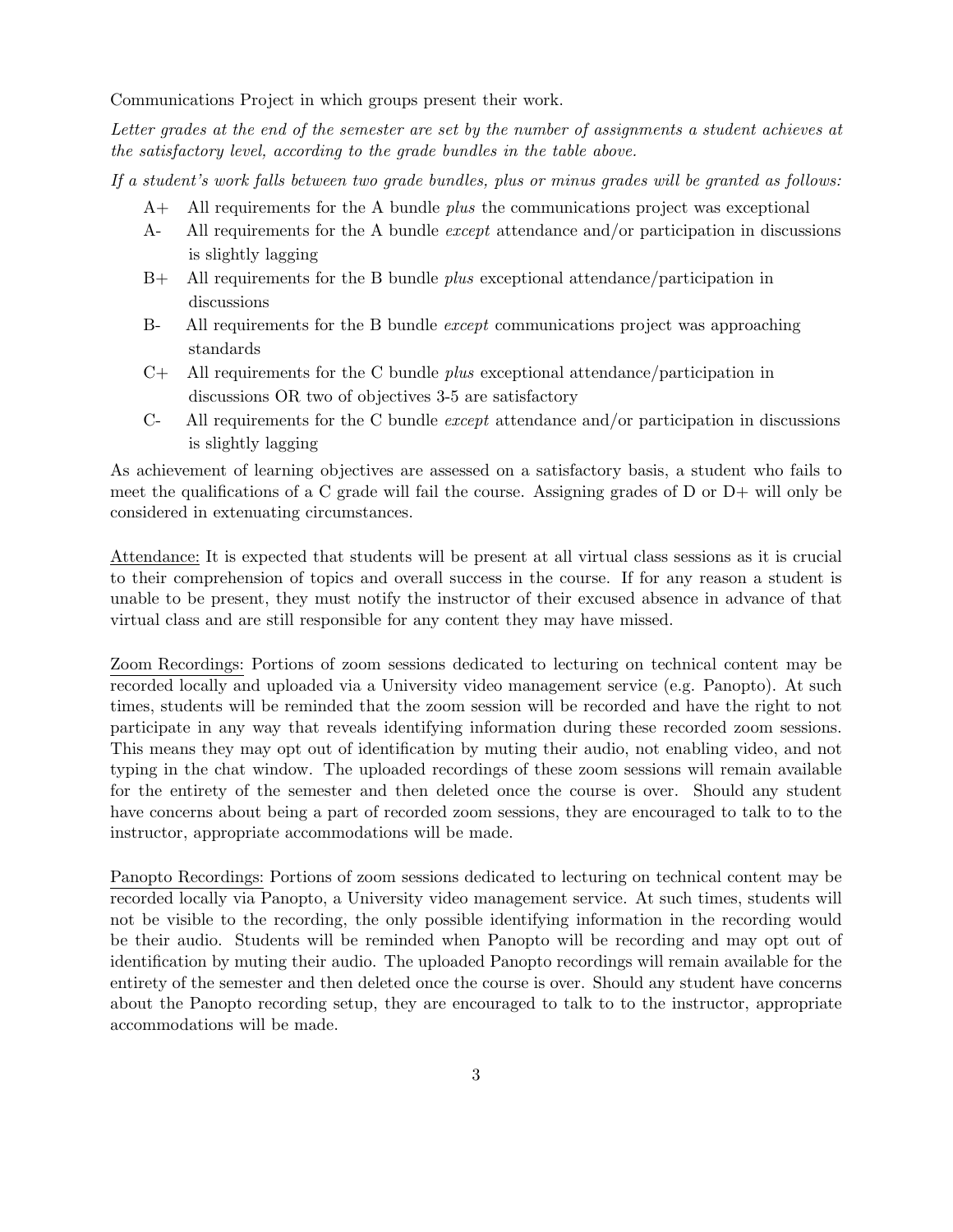Academic Integrity: It is expected that all students at Johns Hopkins University uphold academic and personal integrity above reproach. Ethical violations, including cheating, plagiarism, lying, dishonesty, falsification, alteration, will not be tolerated in this course. Collaboration among students is encouraged, but all work submitted must be completed solely by the individual, excluding projects that are group based.

Disabilities: Students with disabilities may be granted appropriate accommodations after registering with the Student Disability Services. If you think you may require accommodations, please contact the Student Disability Services at (410) 516-4720, studentdisabilityservices@jhu.edu, or in-person at Shaffer Hall 103. More information is available at https://studentaffairs.jhu.edu/disabilities/.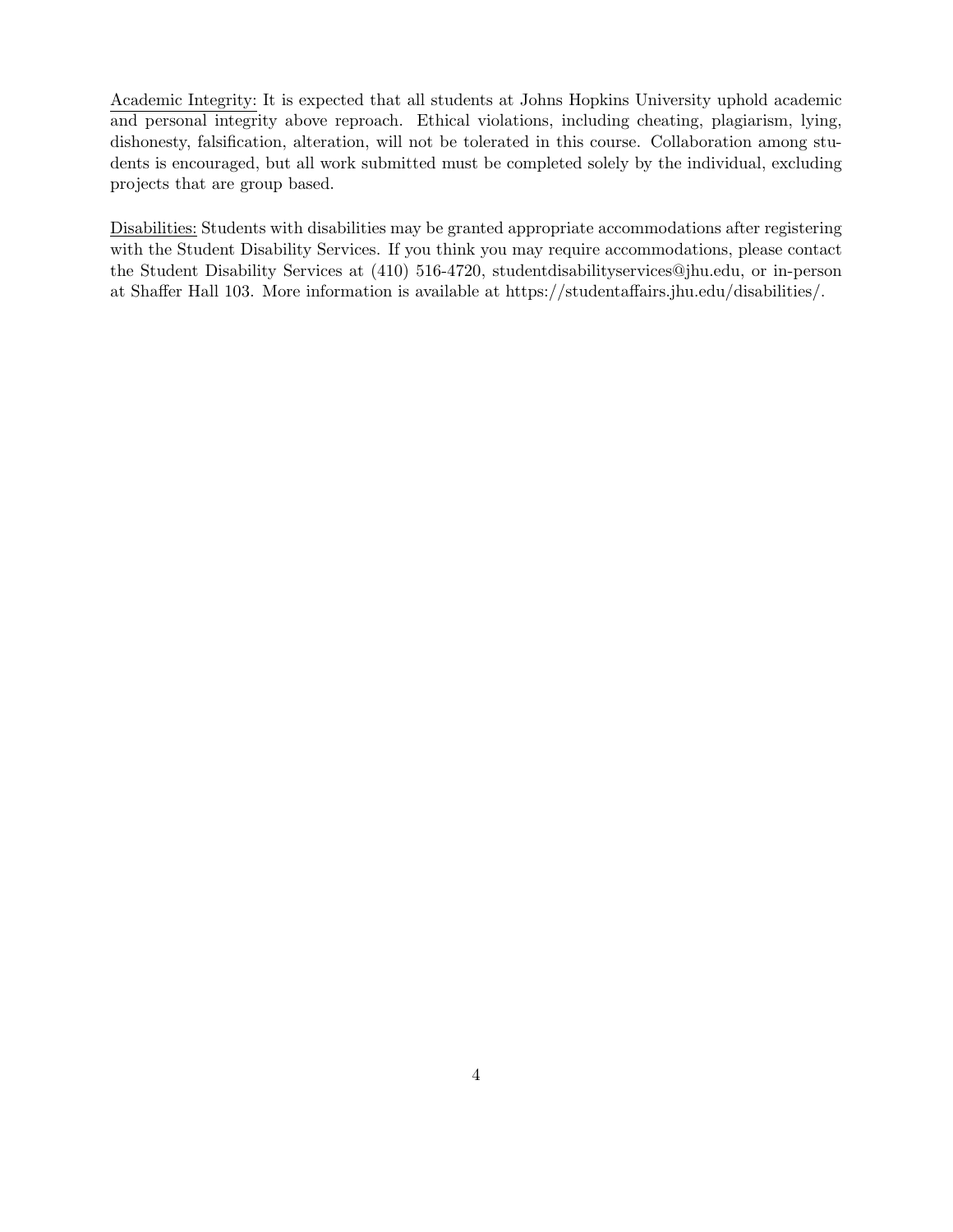## Course Outline:

|              | Content Topic                | <b>Journal Article</b>            | <b>Background Reading</b>    | Assessment                                             |
|--------------|------------------------------|-----------------------------------|------------------------------|--------------------------------------------------------|
| 31-Aug-2020  | Disagreement<br>in Science   | Emanuel [2013]                    | Seethaler [2009]: Chap. $1$  | Discussion                                             |
| 7-Sept-2020  | Energy Balance               | Hansen et al. $[2005]$            | Seethaler $[2009]$ : Chap. 7 | Discussion                                             |
| 14-Sept-2020 | Forcings and<br>Feedbacks    | Hansen et al. [1984]              | Seethaler [2009]: Chap. 2    | Discussion $(CF)$                                      |
| 21-Sept-2020 | Cloud Radiative<br>Effect    | Manabe and Wetherald [1967]       | Seethaler [2009]: Chap. $6$  | Discussion $(MP)$<br>Due: media<br>sources paper       |
| 28-Sept-2020 | Climate<br>Variability       | Bjerknes [1969]                   | Seethaler [2009]: Chap. $4$  | Discussion $(EW)$                                      |
| 5-Oct-2020   | Natural Climate<br>Change    | Mann et al. [1999]                | Seethaler [2009]: Chap. $9$  | Discussion (MM)<br>Critical thinking<br>exercise       |
| 12-Oct-2020  | Atmospheric<br>Circulation   | Gill [1980]                       | Olson $[2015]$ : Intro       | Discussion (RR)                                        |
| 19-Oct-2020  | Ocean<br>Circulation         | Kostov et al. [2014]              | Olson $[2015]$ : Thesis      | Discussion (JB)<br>Due: detailed<br>critique           |
| 26-Oct-2020  | Meridional<br>Heat Transport | Trenberth and Caron [2001]        | Olson [2015]: Antithesis I   | Discussion $(CF)$                                      |
| 2-Nov-2020   | Equations<br>of Motion       | Phillips $[1956]$ , I             | Olson [2015]: Antithesis II  | Discussion $(MP)$<br>CCP deadline 1:<br>choose topic   |
| 9-Nov-2020   | Midlatitude<br>Weather       | Phillips $[1956]$ , II            | Olson $[2015]$ : Synthesis   | Discussion $(EW)$<br>CCP deadline 2:<br>submit outline |
| 16-Nov-2020  | Climate<br>Modeling          | Held $[2005]$                     |                              | Discussion (MM)                                        |
| 23-Nov-2020  |                              | Thanksgiving Break                |                              |                                                        |
| 30-Nov-2020  | Science and<br>Policy        | IPCC Summary for<br>Policy-Makers | Seethaler [2009]: Chap. $8$  | Discussion (RR)                                        |
| 7-Dec-2020   | Demonstrating<br>Narrative   | Menzel et al. [2019]              |                              | Discussion (JB)<br>CCP deadline 3:<br>present          |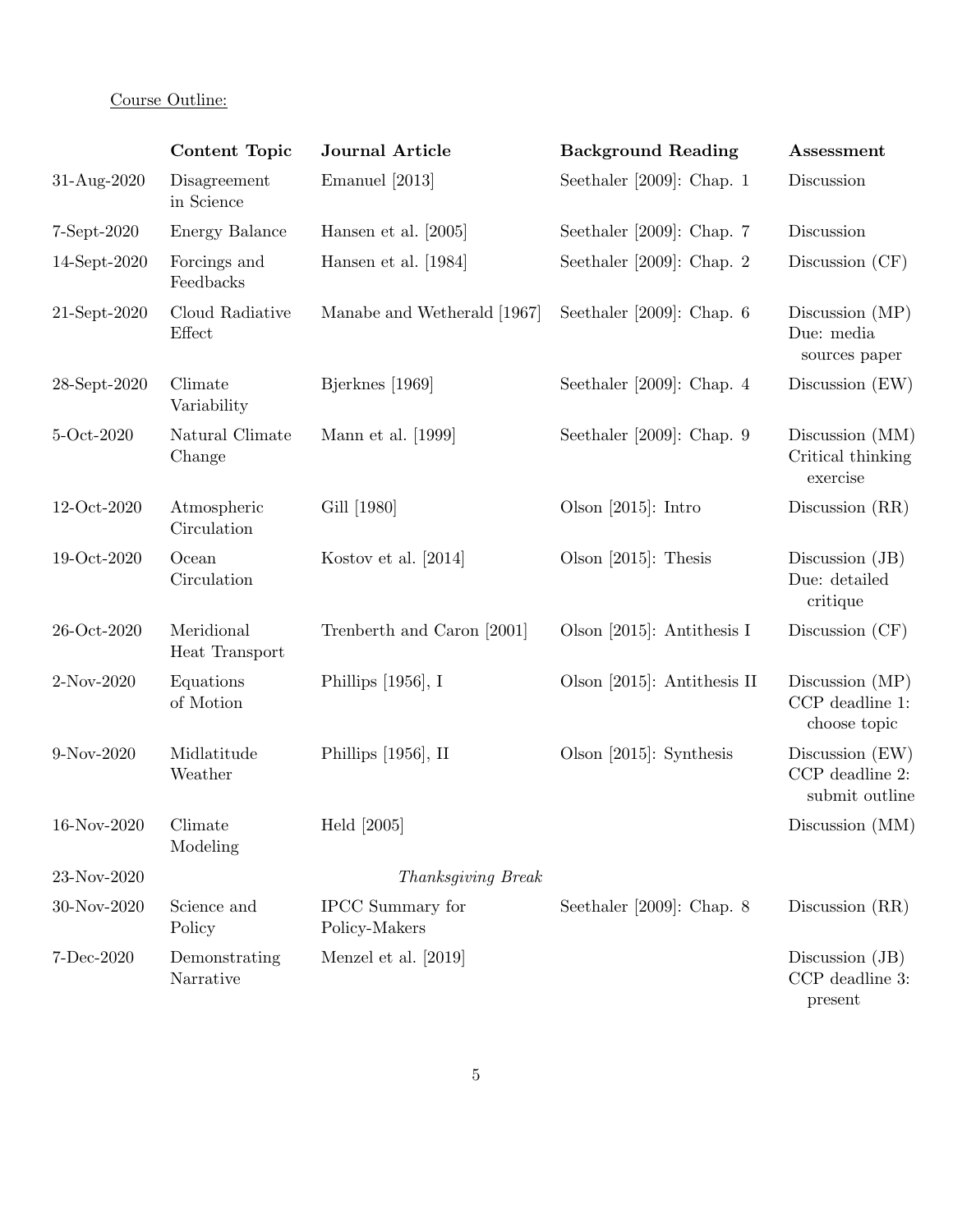Zoom Invite: AS.270.348 Communicating Climate Science Time: Aug 31, 2020 03:00 PM Eastern Time (US and Canada) Every week on Mon, Wed, until Dec 9, 2020, 30 occurrence(s) Weekly: [https://JHUBlueJays.zoom.us/meeting/tJMpc-2vqTwjHdy6BM0xymIK2nsFHRBGGEJw/ic](https://JHUBlueJays.zoom.us/meeting/tJMpc-2vqTwjHdy6BM0xymIK2nsFHRBGGEJw/ics?icsToken=98tyKuCvqj8uHdOSuR6PRowEBo-gLO3wtmZEgqdEyj3IUzhKbyrdZOxRFJpNMv_3)s? [icsToken=98tyKuCvqj8uHdOSuR6PRowEBo-gLO3wtmZEgqdEyj3IUzhKbyrdZOxRFJpNMv\\_3](https://JHUBlueJays.zoom.us/meeting/tJMpc-2vqTwjHdy6BM0xymIK2nsFHRBGGEJw/ics?icsToken=98tyKuCvqj8uHdOSuR6PRowEBo-gLO3wtmZEgqdEyj3IUzhKbyrdZOxRFJpNMv_3) Join Zoom Meeting <https://JHUBlueJays.zoom.us/j/97444777978?pwd=SXZ4RWM5SkZOTFpsTENqQk1TdHpyQT09> Meeting ID: 974 4477 7978 Passcode: 270348 One tap mobile +13017158592,,97444777978,,,,,,0,,270348 US (Germantown) +13126266799,,97444777978,,,,,,0,,270348 US (Chicago) Dial by your location +1 301 715 8592 US (Germantown) +1 312 626 6799 US (Chicago) +1 929 205 6099 US (New York) +1 669 900 6833 US (San Jose) +1 253 215 8782 US (Tacoma) +1 346 248 7799 US (Houston) Meeting ID: 974 4477 7978 Passcode: 270348 Find your local number: <https://JHUBlueJays.zoom.us/u/aQvVreVDZ> Join by SIP 97444777978@zoomcrc.com Join by H.323 162.255.37.11 (US West) 162.255.36.11 (US East) 221.122.88.195 (China) 115.114.131.7 (India Mumbai) 115.114.115.7 (India Hyderabad) 213.19.144.110 (Amsterdam Netherlands) 213.244.140.110 (Germany) 103.122.166.55 (Australia) 209.9.211.110 (Hong Kong SAR) 64.211.144.160 (Brazil) 69.174.57.160 (Canada) 207.226.132.110 (Japan) Meeting ID: 974 4477 7978 Passcode: 270348